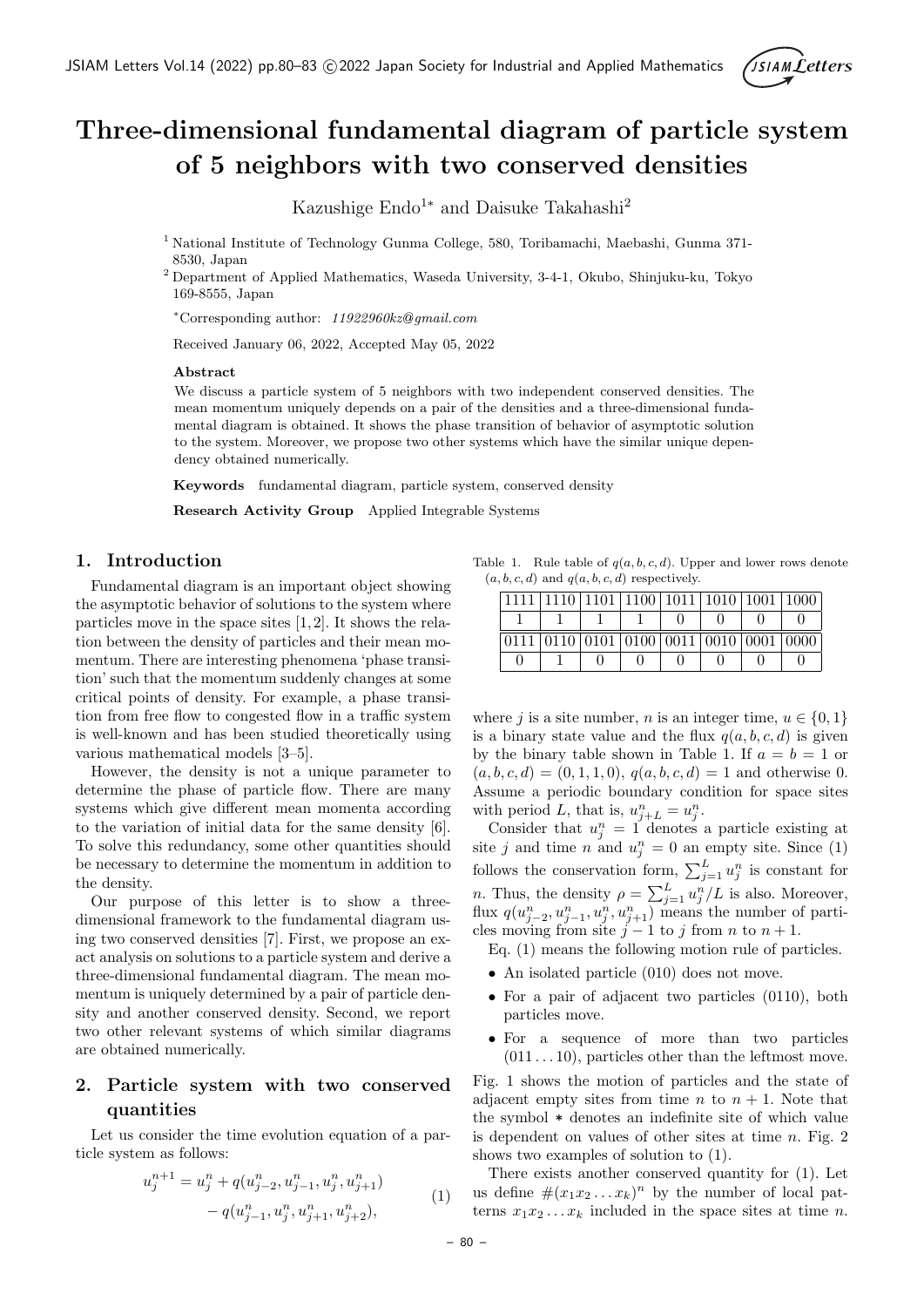



Fig. 2. Examples of solutions to (1). Black square  $\blacksquare$  and white square  $\Box$  denote  $u = 1$  and 0 respectively. Initial data is shown at the top line and the state evolves downwards.

|    |  | $: 0111* 0110$     |  |
|----|--|--------------------|--|
|    |  | $n+1$ : *1011 *011 |  |
| -- |  |                    |  |

Fig. 3. Two patterns which produce 011 at the next time.

Then,  $\#011^n$  is a conserved quantity since the pattern 011 at time  $n + 1$  are produced only from the patterns 0111 or 0110 as shown in Fig. 3. Thus we obtain  $\#011^{n+1} = \#0111^n + \#0110^n = \#011^n$ . Note that  $\#1^n = \sum_j u_j^n$  is conserved and  $\#0^n = L - \#1^n$  also. Moreover,  $\#110^n = #011^n$  since  $#110^n + #010^n =$ #10<sup>n</sup>, #011<sup>n</sup> + #010<sup>n</sup> = #01<sup>n</sup> and #01<sup>n</sup> + #11<sup>n</sup> =  $\#10^n + #11^n = #1^n$  always hold. Therefore, there are two independent conserved quantities  $\#1^n$  (or  $\#0^n$ ) and  $\#011^n$  (or  $\#110^n$ ) for (1). We omit their superscript *n* as  $\#1$  ( $\#0$ ) and  $\#011$  ( $\#110$ ) to indicate their conservation.

### **3. Asymptotic behavior**

Let us introduce a notation  $0k0$  ( $k \in \mathbb{N}$ ) which means a local pattern of a sequence of 1's of length *k* neighbored on both sides by 0. For example,  $020 = 0110$  and  $\#030^n = #01110^n$ . We obtain the following lemma on  $#0k0<sup>n</sup>$  for  $k ≥ 4$ .

**Lemma 1** *For large enough*  $n (n \gg 0)$ ,  $\#0k0^n (k \ge 4)$ *of any solution to* (1) *becomes constant for n.*

The proof of this lemma is as follows. Every 1 moves to the right by one site or stays at the same position for each time. Every stationary 1 is neighbored to the right by 0 at the next time from Fig. 1. Moreover, 1's other than the leftmost move to the right for the sequence 0 $k$ 0 ( $k \geq 4$ ). Thus  $\#0k0^n$  decreases monotonically for

|  |  |                                                | $n$ : 011111010 0111110111*   |
|--|--|------------------------------------------------|-------------------------------|
|  |  |                                                | $n+1$ : *10111110 *1011111011 |
|  |  | Fig. 4. Two cases that $0k0$ keeps its length. |                               |
|  |  |                                                |                               |
|  |  |                                                |                               |

| $n_{\rm c}$ | $: 0111110010 01111100111*$                           |  |
|-------------|-------------------------------------------------------|--|
|             | $n+1$ : *101111010 *10111101011                       |  |
|             | Fig. 5. Decrease of length of $11111$ adjacent to 00. |  |



Fig. 6. Merging and splitting among local patterns 0110, 010 and 030.

*n*, converges for  $n \geq 0$  and the lemma holds. Note that the lemma does not hold for  $k \leq 3$  since both 1's moves to the right for 0110.

If there exists a positive *K* such that  $K = \max\{k | k\}$  $4, \#0k0^n > 0, n \gg 0$ , the sequences 0*K*0 can be maintained by the following two types of evolutions as shown in Fig. 4. In both cases, if a sequence of two or more 0's exists,  $#0k0<sup>n</sup>$  decreases as shown in Fig. 5, thus such a sequece can not be included in the asymptotic solution due to Lemma 1. Similar argument is applied to the sequences for  $0k0$ 's  $(4 \leq k \leq K)$  and we can easily show the following lemma.

**Lemma 2** *Assume that one or more local patterns 040,* 050,  $\ldots$  *exist for*  $n \gg 0$ *. Then, they move to the right by two sites for every time. All other 1's are included in 010 or 030. All 0's are isolated, that is, exist as 101. Any*  $#0k0^n$  ( $k \in \mathbb{N}$ ) *is constant for n in this asymptotic solution.*

There is a special case of asymptotic solutions added to those described in Lemma 2. If all 1's are included in the local patterns 030 or 010 and all 0's are isolated, the state is an asymptotic solution and any  $\#0k0^n$  is constant.

To summarize asymptotic solutions of this special case and of Lemma 2, they can be realized by the condition  $\#0110^n = #00^n = 0$ . Therefore,  $\#0110^n + #00^n >$ 0 is necessary for another type of asymptotic solution. Moreover,  $\#0k0^n = 0$  holds for any  $k \geq 4$  from Lemma 2 in the latter type of solution. Since 0110 and 010 can merge and produce 030 and conversely 030 can split into 0110 and 010, description of asymptotic behavior of this type of solution is more complicated than that of the former type. Fig. 6 shows an example of solution where merging and splitting among 0110, 010 and 030 occur.

However, the conditions about two types of asymptotic solutions shown above provide enough information to derive a three-dimensional fundamental diagram. We give the following theorem to distinguish two types of asymptotic solutions as a consequence of this section.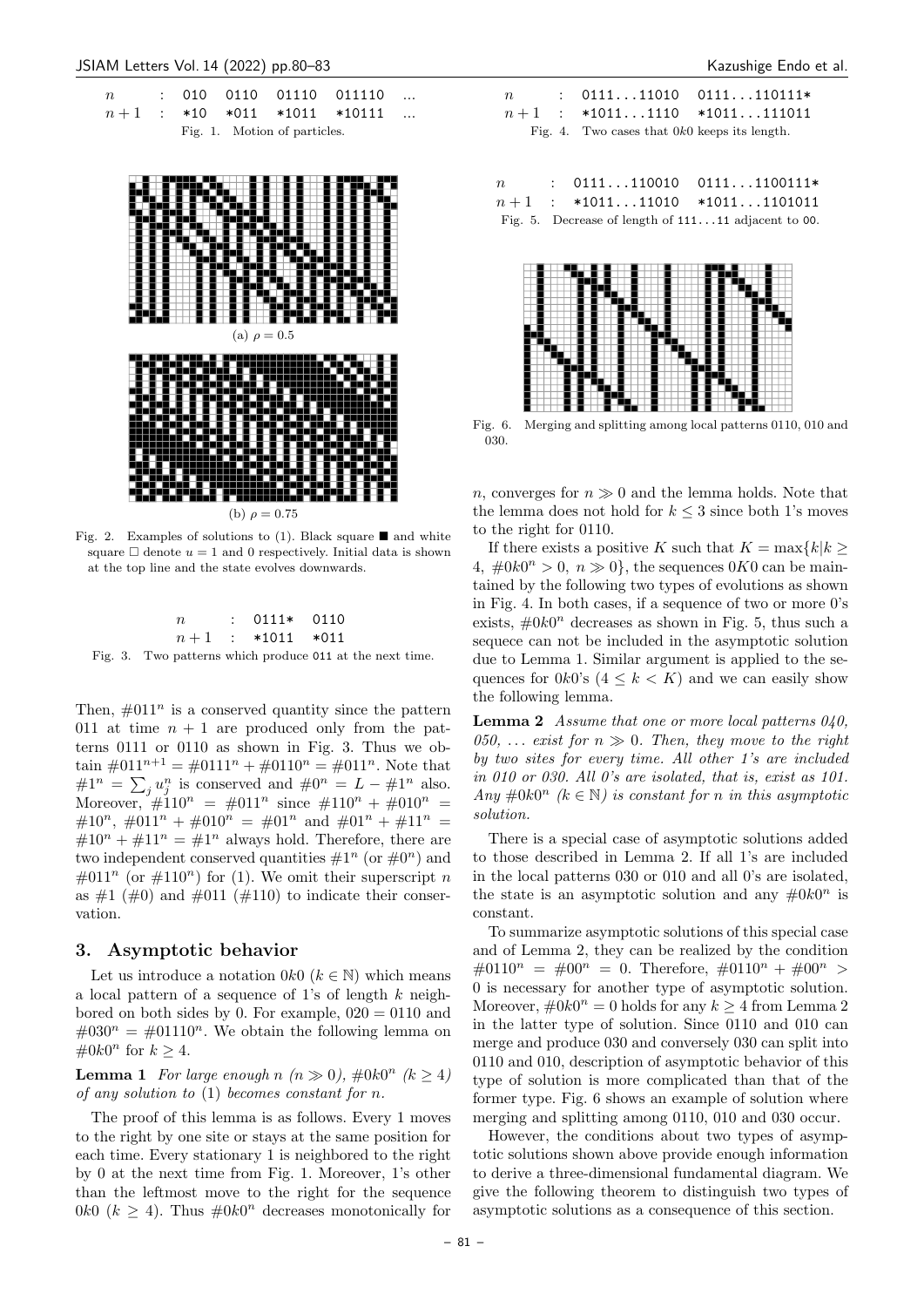**Theorem 3** *Asymptotic solution to* (1) *for*  $n \gg 0$  *obeys either of the following conditions.*

(A) 
$$
\#0110^n = \#00^n = 0.
$$

*(B)*  $\#0110^n + \#00^n > 0$  *and*  $\#0k0^n = 0$  *for any*  $k \geq 4$ *.* 

## **4. Three-dimensional fundamental diagram**

First, we show that two types (A) and (B) described in Theorem 3 are distinguished by the signature of 2#011*−*  $#1 + #0$ . The following formulas always hold for any state.

$$
\#1 = \sum_{k \ge 1} k \#0k0^n, \quad \#0 = \sum_{k \ge 1} \#0k0^n + \#00^n.
$$

For type  $(A)$ , using these formulas and noting  $\#0110^n =$  $\#00^n = 0$  we have

$$
2\#011 - \#1 + \#0
$$
  
=  $2\sum_{k\geq 3} \#0k0^n - (\#010^n + \sum_{k\geq 3} k\#0k0^n)$   
+  $(\#010^n + \sum_{k\geq 3} \#0k0^n)$   
=  $-\sum_{k\geq 4} (k-3) \#0k0^n \leq 0.$ 

For type (B), noting  $\#0110^n + \#00^n > 0$  and  $\#0k0^n = 0$ for any  $k \geq 4$ , we have

$$
2\#011 - \#1 + \#0
$$
  
= 2( $\#0110^n + \#030^n$ )  
– ( $\#010^n + 2\#0110^n + 3\#030^n$ )  
+ ( $\#010^n + \#0110^n + \#030^n + \#00^n$ )  
=  $\#0110^n + \#00^n > 0$ 

Therefore, the type (A) is in the case of  $2\#011 \leq \#1 -$ #0 and (B) 2#011 *>* #1 *−* #0.

The mean momentum *Q* is given by counting the number of moving particles as follows.

$$
Q = \frac{1}{L} \left( \sum_{k \ge 3} (k-1) \# 0k0^{n} + 2 \# 0110^{n} \right).
$$

We have

$$
Q = \frac{1}{L} \left( \sum_{k \ge 3} (k - 1) \# 0 k 0^n \right) = \frac{1}{L} (\# 1 - \# 0)
$$

for type (A) and

$$
Q = \frac{1}{L}(2(\#030^{n} + \#0110^{n})) = \frac{2}{L}\#011 = 2\rho_{011}
$$

for type (B) considering the conditions for both types.

Finally, the following relation about the fundamental diagram is derived.

**Theorem 4** *The mean momentum of* (1) *is uniquely given by two independent conserved densities*  $\rho = \#1/L$ *and*  $\rho_{011} = \text{\#}011/L$  *as follows.* 

$$
Q = \max(\underbrace{2\rho - 1}_{\text{type (A)}}, \underbrace{2\rho_{011}}_{\text{type (B)}}).
$$



Fig. 7. Fundamental diagram of (1).

Fig. 7 shows the three-dimensional fundamental diagram obtained by Theorem 4. There is a region of *ρ* where both asymptotic solutions of type (A) and (B) appear from different initial data. Therefore, another conserved density  $\rho_{011}$  is a key density to distinguish them.

### **5. Other systems**

There are many other particle systems in the form of (1) with *q* different from that of Table 1. We made numerical experiments on such systems and found some may have a three-dimensional fundamental diagram dependent on a conserved density or a quasi-conserved density in addition to the density  $\rho$ . We show a rule table of *q*(*a, b, c, d*) and a predicted *Q* of two examples below.

Flux  $q(a, b, c, d)$  of the first example is given by the following rule table.

| $1111 \mid 1110 \mid 1101 \mid 1100 \mid 1011 \mid 1010 \mid 1001 \mid 1000$ |  |  |  |
|------------------------------------------------------------------------------|--|--|--|
|                                                                              |  |  |  |
| $0111   0110   0101   0100   0011   0010   0001   0000$                      |  |  |  |
|                                                                              |  |  |  |

From numerical results, we predict  $Q = \min(2(1-\rho), \rho - \rho)$  $\rho_{\text{odd}}$ ) where  $\rho_{\text{odd}}$  is defined by  $(\sum_{k=1}^{\infty} \#0(2k-1)0)/L$ , that is, the number of sequences of 1's of odd length. The density  $\rho_{\text{odd}}$  is conserved in this system since we can easily show any movable 1 is either of 1's included in a local pattern 110.

Flux  $q(a, b, c, d)$  of the second example is given by the following rule table.

|  | 1111   1110   1101   1100   1011   1010   1001   1000   |  |  |
|--|---------------------------------------------------------|--|--|
|  |                                                         |  |  |
|  | $0111   0110   0101   0100   0011   0010   0001   0000$ |  |  |
|  |                                                         |  |  |

We predict *Q* = min(2*ρ*, −4*ρ*<sub>1\*0</sub> + 1, 2(1 − *ρ*)) where  $\rho_{1*0}$  is the density of the number of local patterns 110 or 100. Though the density  $\rho_{1*0}$  is not a conserved density exactly, it becomes constant in the asymptotic solution for  $n \gg 0$  from any initial data considering the evolution rule.

– 82 –